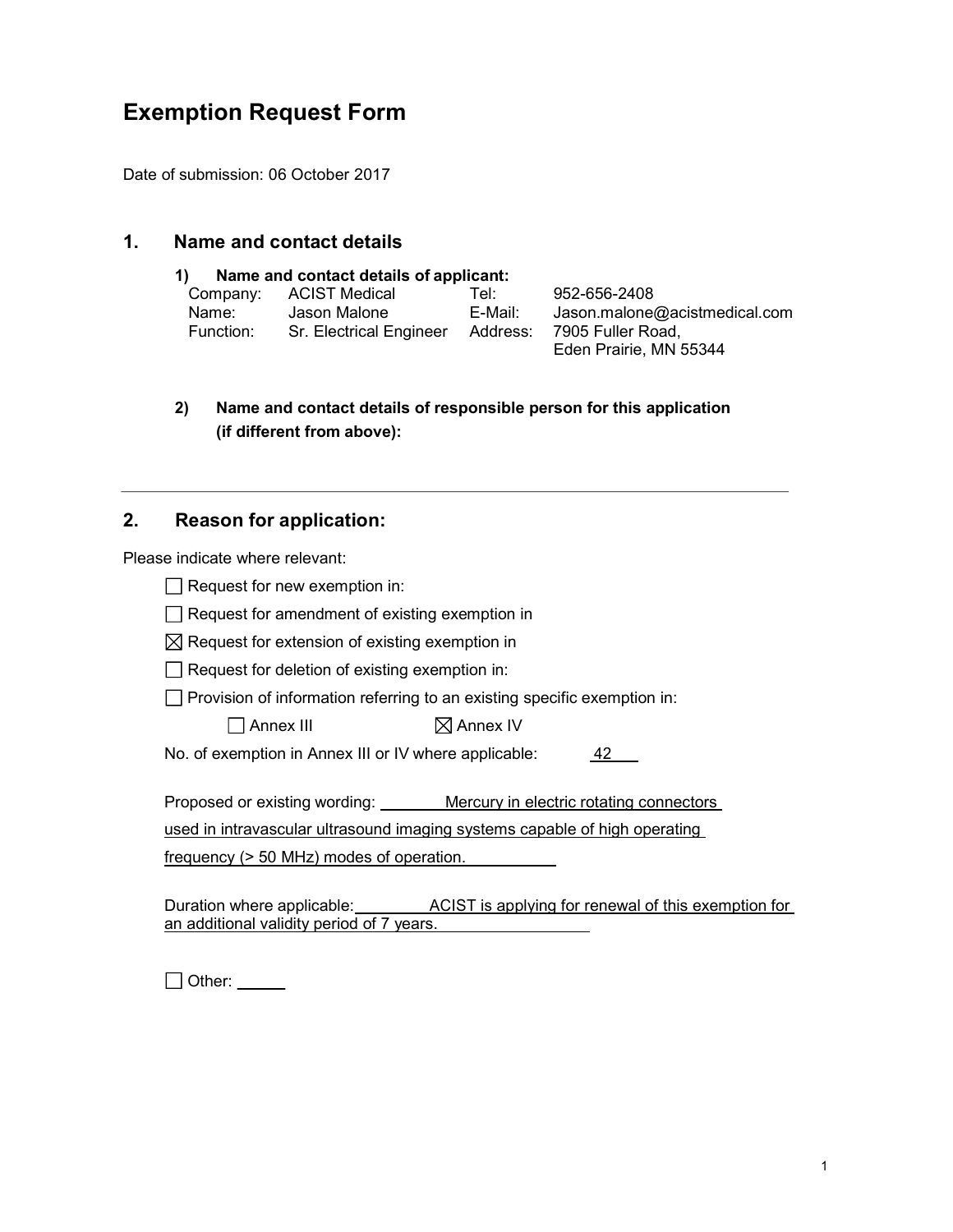### 3. Summary of the exemption request / revocation request

Directive 2011/65/EU Article 5(1)(a) Annex IV Exemption point 42 will expire 30 June 2019 unless an exemption extension is granted by the Commission before the expiration date. This request is in regards to the extension of the current Directive 2011/65/EU Article 5(1)(a) Annex IV exemption point 42 which is stated as follows: "Mercury in electric rotating connectors used in intravascular ultrasound imaging systems capable of high operating frequency (> 50 MHz) modes of operation."

As pointed out in the previous submission, there are several key requirements this component must meet in order to maintain system functionality. They are as follows:

> Voltage: Amp Rating: Max. Freq.: >80 MHz Contact Resistance: <1Ohm Max. RPM: 3600 Temp Max. F (C)/Min. F (C): 140 (60)/45(7) Rotation Torque (gm-cm): Life: 300 Million rotations

As non-mercury alternatives have been introduced and reviewed over the last several years, there have been no alternatives identified that could meet the requirements needed to maintain system performance for use in the ACIST HDi IVUS System. These requirements are essential for the usability, safety, function and reliability of the system. There currently is not a suitable replacement for the mercury wetted slip ring.

# 4. Technical description of the exemption request / revocation request

#### (A) Description of the concerned application:

1. To which EEE is the exemption request/information relevant?

Name of applications or products: ACIST HDi IVUS System

a. List of relevant categories: (mark more than one where applicable)



- b. Please specify if application is in use in other categories to which the exemption request does not refer: None
- c. Please specify for equipment of category 8 and 9: The requested exemption will be applied in

monitoring and control instruments in industry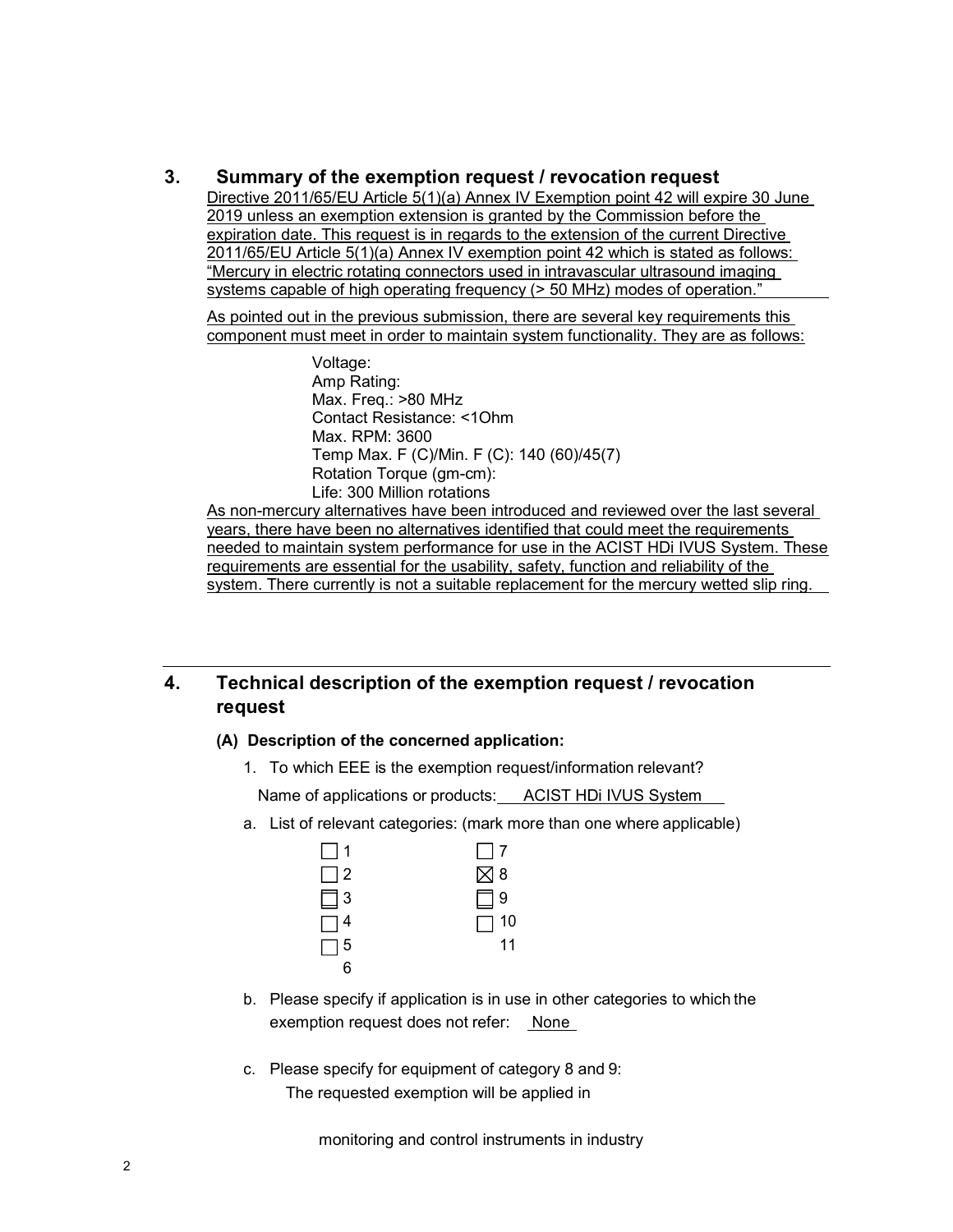П

 $\Box$  in-vitro diagnostics

 $\boxtimes$  other medical devices or other monitoring and control instruments than those in industry

2. Which of the six substances is in use in the application/product?

(Indicate more than one where applicable)

| $\Box$ Pb | $\Box$ Cd | $\boxtimes$ Hg | $\Box$ Cr-VI | $\Box$ PBB | $\Box$ PBD |
|-----------|-----------|----------------|--------------|------------|------------|
|-----------|-----------|----------------|--------------|------------|------------|

3. Function of the substance: Mercury is used for the conduction path to provide a virtually noise free signal between a mechanically rotating ultrasound element (transducer) and stationary electronics. This connection passes both a high voltage RF signal at specific frequencies and a low voltage RF reflected ultrasound signal at specific frequencies. This connection is maintained as the transducer is rotated at varying rotational speeds ( $0 \Box$  3600 RPM). See diagram below

|            | Coronary Vessel         |                              |                                             |
|------------|-------------------------|------------------------------|---------------------------------------------|
| Lesion     |                         |                              | Stationary                                  |
|            | Catheter Sheath         | Catheter/System<br>Interface |                                             |
| Transduper |                         |                              | <b>R/F Electronics</b><br>(Back End System) |
|            | Rotating (0 - 3600 RPM) |                              |                                             |
|            | Lesion                  |                              | Slip Ring w/<br><b>Sealed Mercury</b>       |
|            | Coronary Vessel         |                              |                                             |

- 4. Content of substance in homogeneous material (%weight): 450mgs/device
- 5. Amount of substance entering the EU market annually through application for which the exemption is requested: 9000mgs Please supply information and calculations to support stated figure.  $450$  mgs x 20 units sold annually = 9000mgs
- 6. Name of material/component: Mercotac 205-H
- 7. Environmental Assessment:

| LCA: | Yes |
|------|-----|
|      | N٥  |

(B) In which material and/or component is the RoHS-regulated substance used, for which you request the exemption or its revocation? What is the function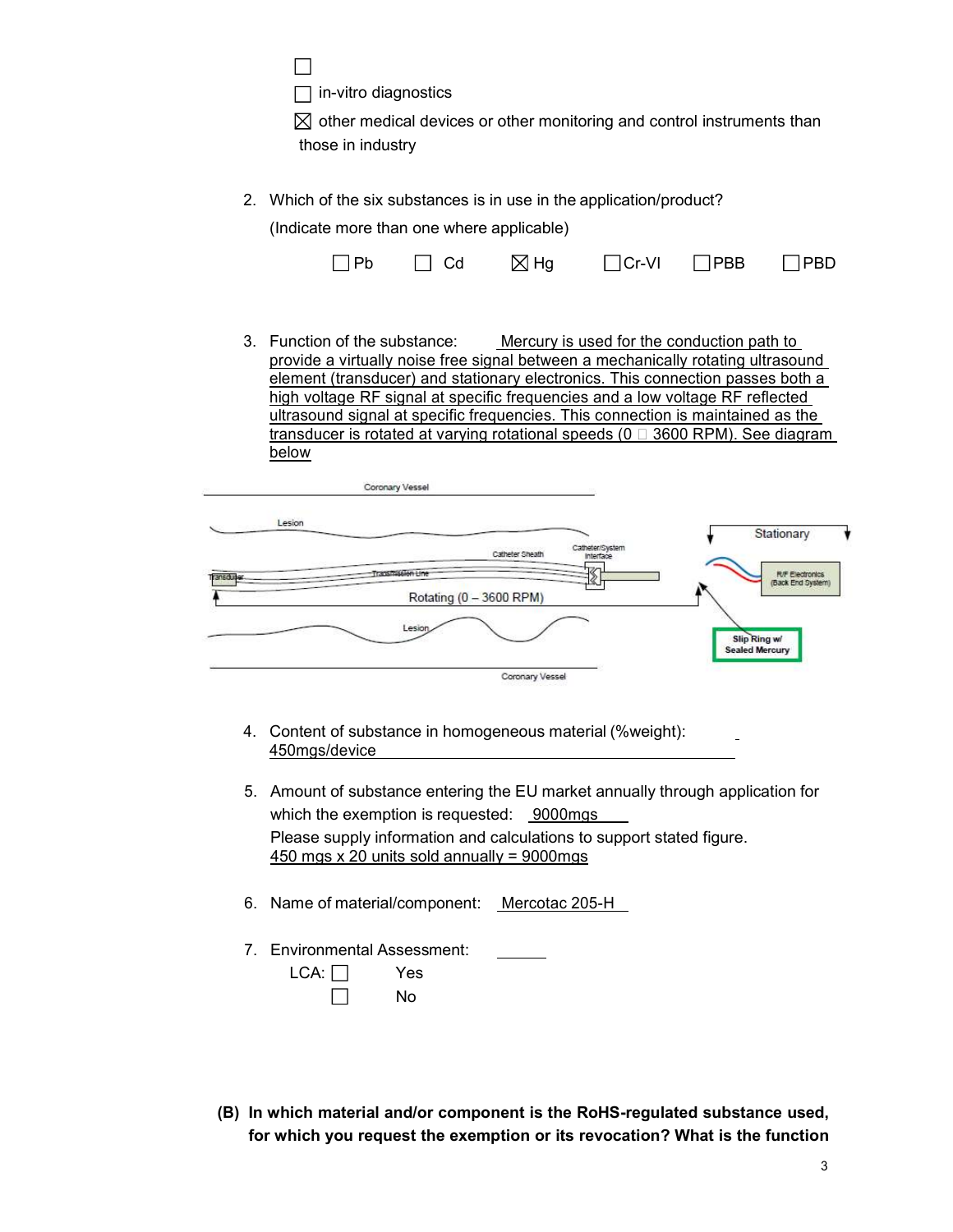#### of this material or component?

The use of the mercury for the conduction path that provides a virtually noise free signal between a mechanically rotating ultrasound element (transducer) and stationary electronics\*. This connection passes both a high voltage RF signal at specific frequencies and a low voltage RF reflected ultrasound signal at specific frequencies

(C) What are the particular characteristics and functions of the RoHS-regulated substance that require its use in this material or component?

The slip ring is the critical component in the mechanical imaging system that maintains electrical connection from the rotating transducer to the front-end ultrasound receive/transmit electronics contained within the imaging system. The slip ring is required to ensure transfer of ultrasound's RF signal in high-voltage, low current transmit mode, as well as low voltage, low current receive mode, while maintaining extremely low RF noise and not degrading the quality of the ultrasound signal itself for high rotational speed

## 5. Information on Possible preparation for reuse or recycling of waste from EEE and on provisions for appropriate treatment of waste

1) Please indicate if a closed loop system exist for EEE waste of application exists and provide information of its characteristics (method of collection to ensure closed loop, method of treatment, etc.)

A closed loop material recycling system currently exists and is operating effectively.

| Please indicate where relevant:<br>2)                                        |                   |
|------------------------------------------------------------------------------|-------------------|
| Article is collected and sent without dismantling for recycling              |                   |
| Article is collected and completely refurbished for reuse                    |                   |
| Article is collected and dismantled:                                         |                   |
| The following parts are refurbished for use as spare parts:                  |                   |
| The following parts are subsequently recycled:                               |                   |
| Article cannot be recycled and is therefore:                                 |                   |
| Sent for energy return                                                       |                   |
| Landfilled                                                                   |                   |
|                                                                              |                   |
|                                                                              |                   |
| 3)<br>Please provide information concerning the amount (weight) of RoHS sub- |                   |
| stance present in EEE waste accumulates per annum:                           |                   |
| In articles which are refurbished                                            |                   |
| In articles which are recycled                                               | 20x450mgs=9000mgs |
| In articles which are sent for energy return                                 |                   |
| In articles which are landfilled                                             |                   |
|                                                                              |                   |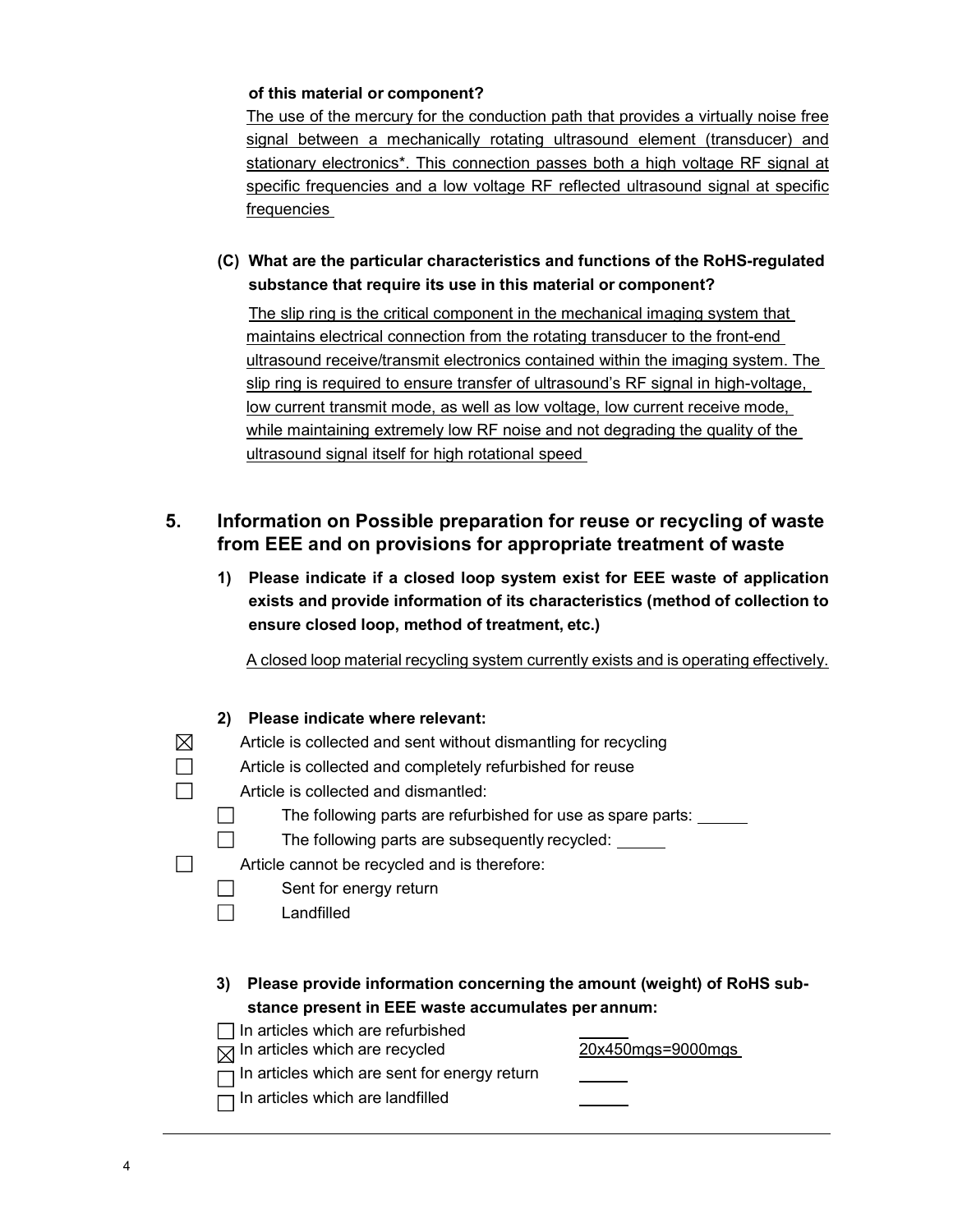### 6. Analysis of possible alternative substances

(A) Please provide information if possible alternative applications or alternatives for use of RoHS substances in application exist. Please elaborate analysis on a life-cycle basis, including where available information about independent research, peer-review studies development activities undertaken.

Two commercial off-the-shelf alternatives to a mercury slip ring were reviewed as possible replacements. They are as follows:

- 1. Gallium alloy liquid metal used as a direct substitute of mercury available from Asian tool
- 2. Fiber brush technology consisting of precious metal brushes and rings – available from Moog Components Group.

Review of the specifications for both of these potential alternatives has ruled out the use of these components in the HDi system. A comparison of the published specifications for the equivalent components is in the table below.

|                              |                                 | Asian Tool A2S                |                                                             |
|------------------------------|---------------------------------|-------------------------------|-------------------------------------------------------------|
| Specification                | Mercotac 205-H                  | NM.                           | Moog EC3848-6                                               |
| Technology                   | Mercury wetted                  | Gallium alloy                 | Fiber brush                                                 |
| Voltage                      | 0-250 VAC                       | 0-250 VAC                     | Low millivolt range to 100 VDC                              |
| <b>Operating Speed</b>       | 0-3600 rpm                      | 0-1000 rpm                    | $0 - 10,000$ rpm                                            |
| Number of Rings              |                                 |                               | 6                                                           |
| Temperature                  | $7^{\circ}$ F - 60 $^{\circ}$ F | $8^{\circ}$ C-80 $^{\circ}$ C | 50°C (120°F) over 1,000 rpm<br>80°C (175°F) up to 1,000 rpm |
| <b>Current Rating</b>        | 4.0 Amps                        | 4.0 Amps                      | 1.0 Amps maximum per ring                                   |
| Max. Freg.                   | 200 MHz                         | 20 MHz                        | No spec stated                                              |
| <b>Contact Resistance</b>    | $<$ 1m $Ohm$                    | No spec stated                | No spec stated                                              |
| Rotation Torque (gm-cm)      | 35                              | 75                            | No spec stated                                              |
| <b>Insulation Resistance</b> | $>25M\Omega$                    | $>25M\Omega$                  | No spec stated                                              |

# Asian Tool Gallium Alloy slip ring

Analysis was performed on the Gallium alloy solution from Asian Tool. As with the Moog alternative noted below, all products from Asian Tool were filtered for acceptability based on the following minimum performance requirements.

- current rating
- voltage rating
- 3600 rpm speed rating

Only the A2S NM meets the voltage and current requirements. However, the speed rating of 100 RPM is much less than the 3600 RPM required for the HDi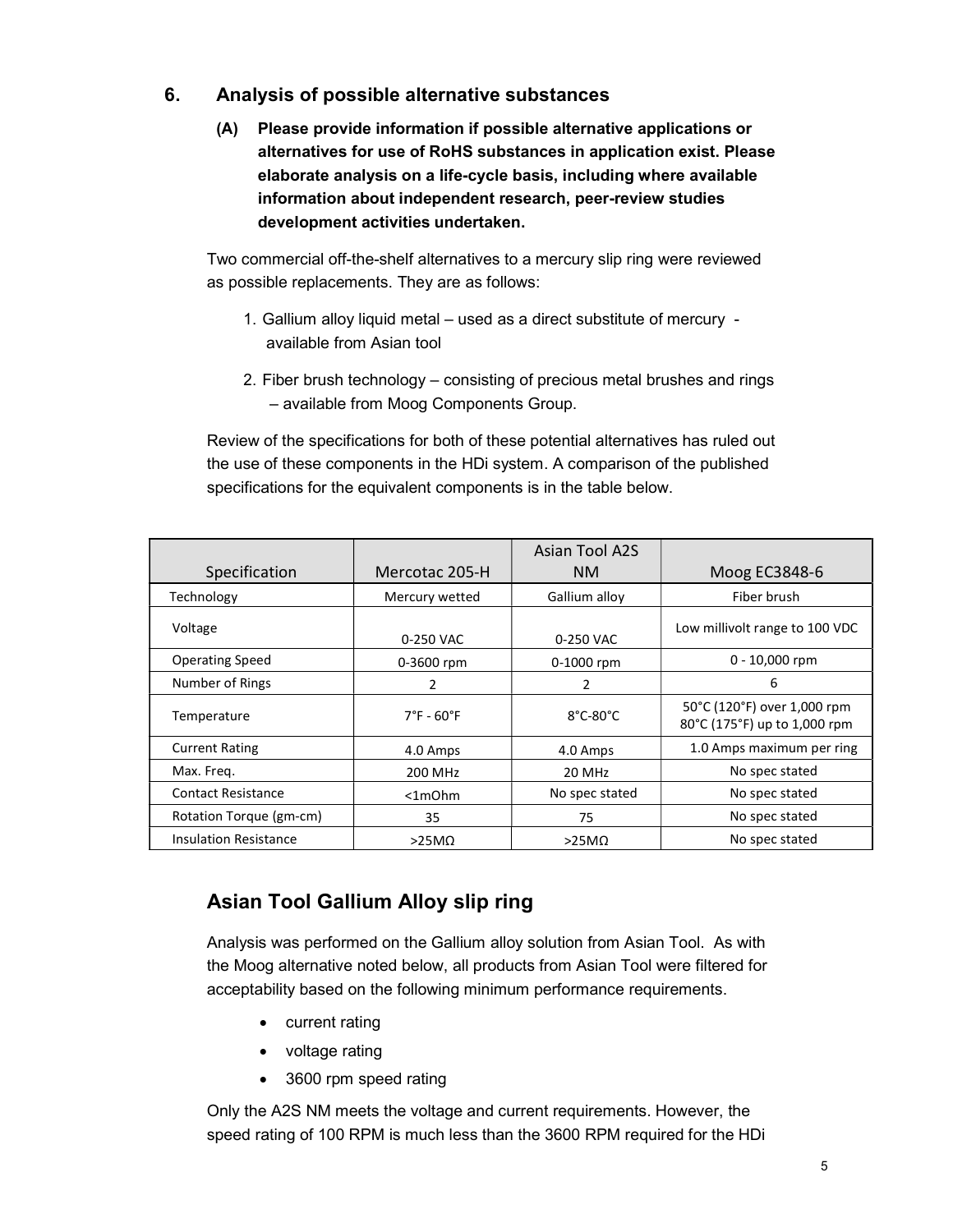system. In addition, the Maximum Frequency rating of 20MHz for the Asian Tool A2S NM is much less than the required frequency for the HDi system.

Due to these concerns and analysis, ACIST Medical Systems, Inc. does not find the Asian Tool slip ring to be an acceptable candidate to replace the Mercotac slip ring.

# Moog Components Fiber Brush slip ring

As stated in 2<sup>nd</sup> questionnaire Exemption request No 2013-4 question number 5, the components available from Moog are not an acceptable candidate for replacement of the Mercotac slip ring. After further review, it was determined that the technology and components available from Moog has not changed in the last 5 years since the first exemption submission. Therefore, this solution is still not a candidate for legitimate replacement of the mercury slip ring.

Below is the response given to 2<sup>nd</sup> questionnaire Exemption request No 2013-4 question 5:

"An analysis was performed on the Moog Product Catalogue for Slip Rings. All products were filtered for acceptability based on the following minimum performance requirements.

- current rating
- voltage rating
- 3600 rpm speed rating

Only the EC3848-6 meets the voltage and speed requirements and may be configured using multiple contacts to meet the current requirement, but the following specific concerns with the EC3848-6 arose during the assessment:

- The published EC3848-6 spec sheets provide little data regarding RF performance. Only one parameter is listed that is of interest to an RF application. The 20 milliohms specification does not provide a complete picture due to being limited to the 5 rpm speed. This would have to be measured at operating speed, then the results would have to be shown in relation to frequency.
- Other missing information that would be required to characterize an inline RF device includes: Return loss vs frequency; Loss vs frequency; and Noise vs frequency
- The EC3848-6 does not have a 3 amp per channel capability (rated at 1 amp per channel). It would require three contacts for each leg of our signal path to handle our 3 amp signal. This would impact noise susceptibility due to the transmission line differences between the Mercotac coax transmission line and the Moog solid wire flying lead and solder terminal design. To accommodate this difference, a complete redesign of the electronics would be required, and the make-and-break electrical contacts would still be subject to pitting and the reliability issues mentioned above.
- Routing the signal path through 6 individual slip rings will not only upset the critical balance of the catheter connection, but also expose the signal path to interference from the motor driver circuitry as well as the digital circuit boards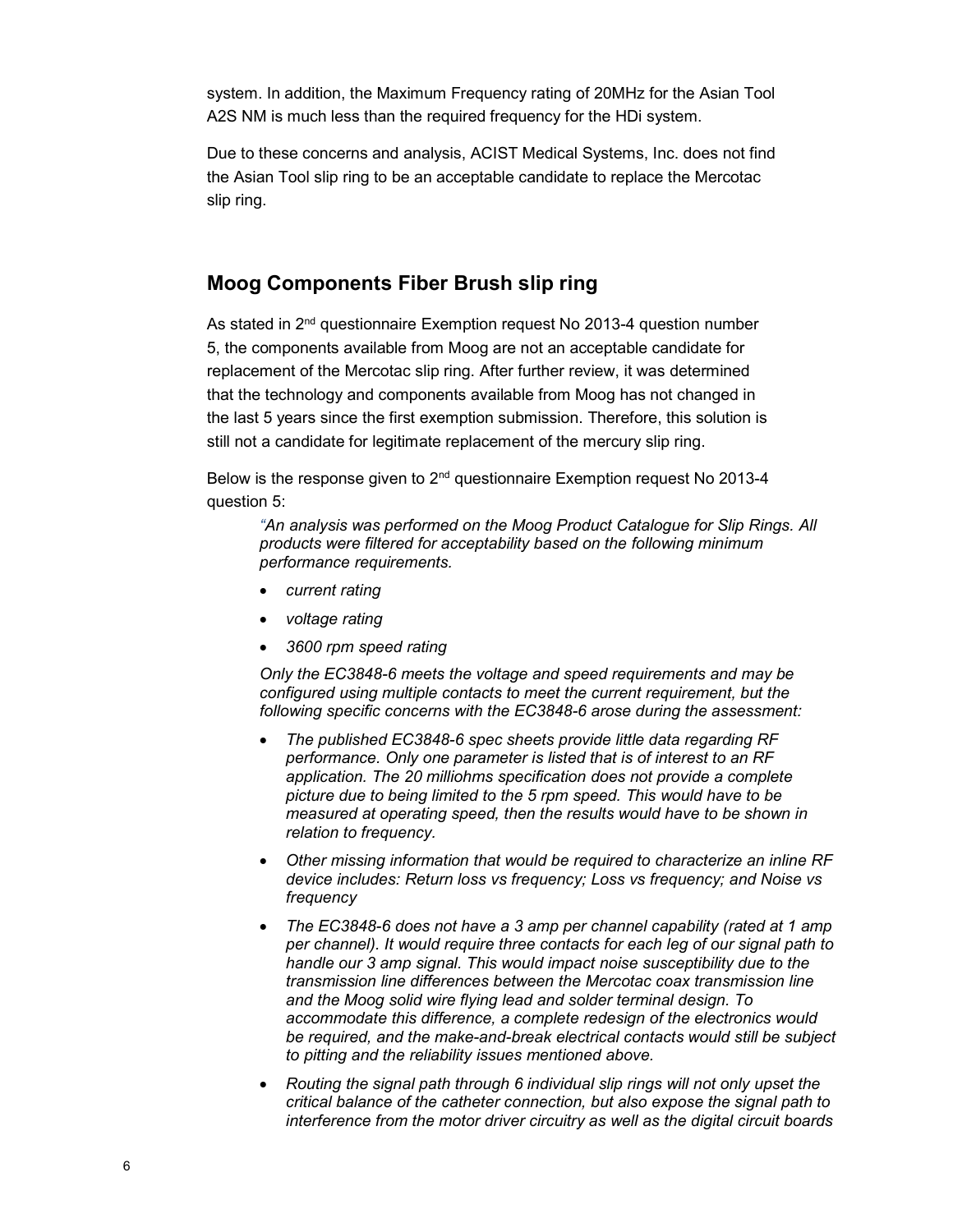inside the PIM. The motor and digital circuit boards are located within millimetres of the slip ring.

Due to the above concerns and analysis, ACIST Medical Systems, Inc. does not find any Moog slip ring to be a candidate to replace the Mercotac slip ring."

## Additional slip ring Analysis

Further research was conducted with the development of a custom gallium slip ring, in conjunction with Mercotac, using the current 205-H slip ring design and with substituting the mercury with gallium. The results of this study can be seen appendix A

(B) Please provide information and data to establish reliability of possible substitutes of application and of RoHS materials in application

See appendix A.

### 7. Proposed actions to develop possible substitutes

(A) Please provide information if actions have been taken to develop further possible alternatives for the application or alternatives for RoHS substances in the application.

See appendix A.

(B) Please elaborate what stages are necessary for establishment of possible substitute and respective timeframe needed for completion of such stages.

 The currently available technology does not indicate any viable solutions for the replacement of the mercury slip ring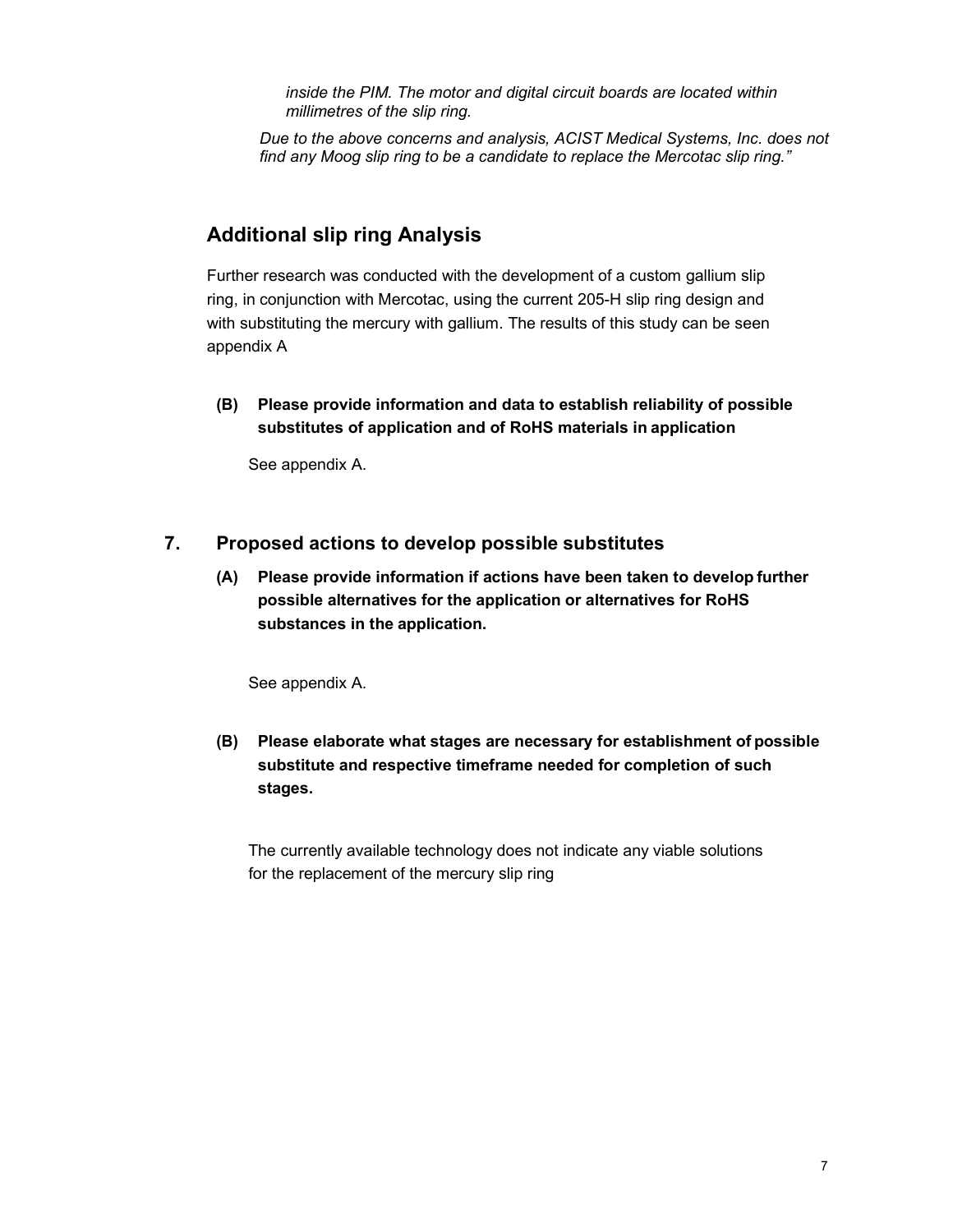# 8. Justification according to Article 5(1)(a):

#### (A) Links to REACH: (substance + substitute)

|    | 1)                            | NO                                                                         | Do any of the following provisions apply to the application described under        |
|----|-------------------------------|----------------------------------------------------------------------------|------------------------------------------------------------------------------------|
|    | $\Box$ Authorization          |                                                                            |                                                                                    |
|    |                               | <b>SVHC</b><br>Candidate list<br>Proposal inclusion Annex XIV<br>Annex XIV |                                                                                    |
|    | Restriction                   |                                                                            |                                                                                    |
|    |                               | <b>Annex XVII</b><br>Registry of intrusions                                |                                                                                    |
|    | Registration                  |                                                                            |                                                                                    |
|    | 2)                            | Name of document: Not Applicable                                           | Provide REACH-relevant information received through the supply chain.              |
|    | (B) Elimination/substitution: |                                                                            |                                                                                    |
|    |                               | 1. Can the substance named under $4(A)1$ be eliminated?                    |                                                                                    |
|    | Yes.                          | Consequences?                                                              |                                                                                    |
|    | $\boxtimes$ No.               | Justification:                                                             | See Appendix A                                                                     |
|    | Yes.                          | 2. Can the substance named under $4(A)1$ be substituted?                   |                                                                                    |
|    |                               | Design changes:<br>Other materials:<br>Other substance:                    |                                                                                    |
|    | $\boxtimes$ No.               |                                                                            |                                                                                    |
|    |                               | Justification:                                                             | See Appendix A                                                                     |
| 3. | Appendix A.                   |                                                                            | Give details on the reliability of substitutes (technical data + information): See |

- 4. Describe environmental assessment of substance from 4(A)1 and possible substitutes with regard to
	- 1) Environmental impacts: None. Product is fully recycled at end of life
	- 2) Health impacts: None. Mercury is completed encapsulated with no operator or patient access
	- 3) Consumer safety impacts: None. The HDi system is for use only in hospitals

 $\Rightarrow$  Do impacts of substitution outweigh benefits thereof? Device will not operate reliably with the substitutes available.

Please provide third-party verified assessment on this: Not applicable